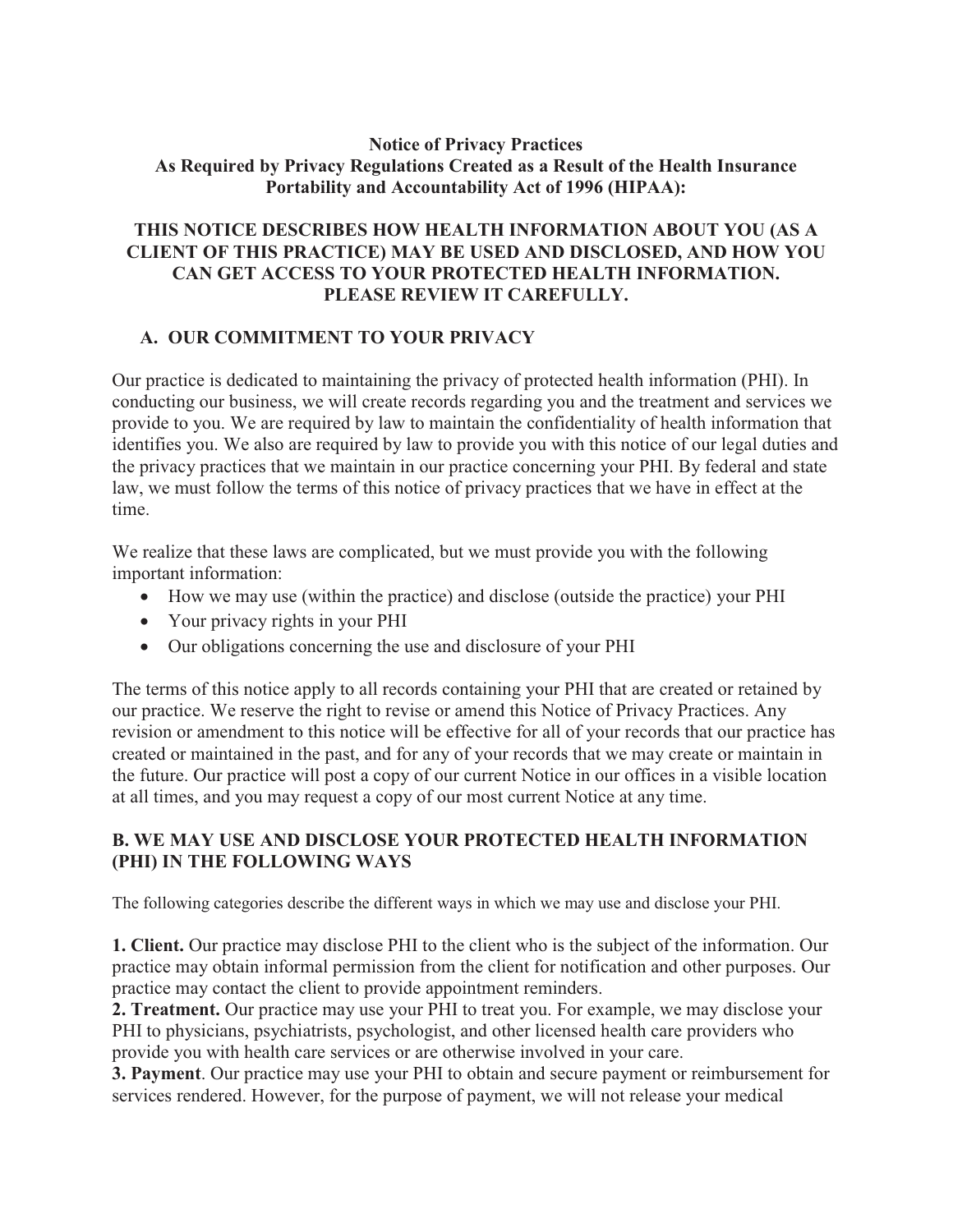records or conditions without prior written authorization. For example, we may send billing statements to the address that you have given us or secure payment from a third party payor that you have verbally authorized, but we will not be able to submit claims with medical conditions to insurance companies without a separate prior written authorization.

**4. Health Care Operations.** Our practice may use and disclose your PHI to operate our business. For example, we may use and disclose your information for our operations; to evaluate the quality of the care you received from us, or to conduct cost-management and business planning activities for our practice. We may disclose your PHI to other health care providers and entities to assist in their health care operations.

## **C. USE AND DISCLOSURE OF YOUR PHI IN CERTAIN SPECIAL CIRCUMSTANCES**

The following categories describe unique scenarios in which we are permitted to use or disclose your PHI.

**1. Required by Law**. Our practice will use and disclose your PHI when we are required to do so by federal, state or local law.

**2. Public Health Activities.** Our practice may disclose your PHI to public health authorities that are authorized by law to collect information for the purpose of:

- maintaining vital records, such as births and deaths
- reporting child abuse or neglect
- preventing or controlling disease, injury or disability
- · notifying a person regarding potential exposure to a communicable disease
- · notifying a person regarding a potential risk for spreading or contracting a disease or condition
- · notifying your employer under limited circumstances related primarily to workplace injury or illness or medical surveillance

**3. Victims of Abuse, Neglect or Domestic Violence.** Any person in our practice who knows or has reasonable cause to suspect child abuse, abandonment or neglect by a parent, legal guardian or other person responsible for the child's welfare is required by law to report such knowledge or suspicion to the appropriate authorities. The law also requires any person in our practice who knows or has reasonable cause to suspect the abuse, neglect or exploitation of vulnerable adults to report immediately such knowledge to the appropriate authorities.

**4. Health Oversight Activities**. Our practice may disclose your PHI to a health oversight agency for activities authorized by law. Oversight activities can include investigations, inspections, audits, surveys, licensure and disciplinary actions; civil, administrative, and criminal procedures or actions; or other activities necessary for the government to monitor government programs, compliance with civil rights laws and the health care system in general.

**5. Lawsuits and Similar Proceedings.** Our practice may use and disclose your PHI in response to a court or administrative order, if you are involved in a lawsuit or similar proceeding. We also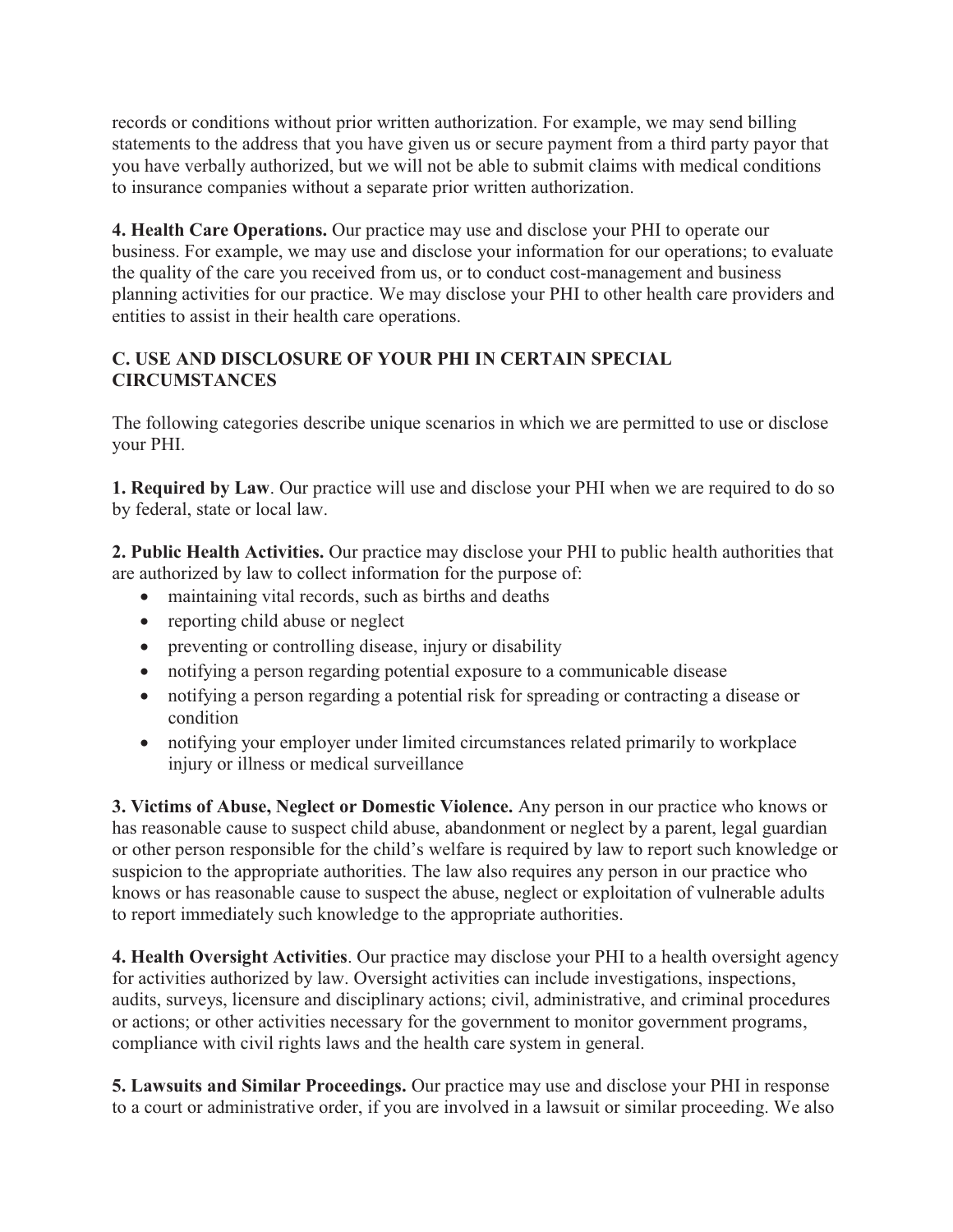may disclose your PHI in response to a discovery request, subpoena, or other lawful process by another party involved in the dispute, but only if we have made an effort to inform you of the request or to obtain an order protecting the information the party has requested.

**6. Law Enforcement.** We may release PHI if asked to do so by a law enforcement official:

- · Regarding a victim or suspected victim of a crime, if we are unable to obtain the person's agreement
- Concerning a death we believe has resulted from criminal conduct
- Regarding criminal conduct at our offices
- · In response to a warrant, summons, court order, subpoena or similar legal process
- · To identify or locate a suspect, material witness, fugitive or missing person
- · In an emergency or to report a crime (including the location or victim(s) of the crime, or the description, identity or location of the perpetrator)

**7. Deceased Patients**. Our practice may release PHI to a medical examiner or coroner to identify a deceased individual or to identify the cause of death.

**8. Research**. Our practice may use and disclose your PHI for research purposes in certain limited circumstances. We will obtain your written authorization to use your PHI for research purposes except when an Institutional Review Board or Privacy Board has determined that the waiver of your authorization is justified.

**9. Serious Threats to Health or Safety.** Our practice may use and disclose your PHI when necessary to reduce or prevent a serious threat to your health and safety or the health and safety of another individual or the public. Under these circumstances, we will only make disclosures to the extent necessary to warn any potential victim or communicate the threat to the appropriate law enforcement agency.

**10. National Security and Military**. Our practice may disclose your PHI to federal officials for intelligence and national security activities authorized by law. We may also disclose your PHI to federal officials in order to protect the President, other officials or foreign heads of state, or to conduct investigations. Our practice may disclose your PHI if you are a member of U.S. or foreign military forces (including veterans) and if required by the appropriate authorities.

**11. Inmates**. Our practice may disclose your PHI to correctional institutions or law enforcement officials if you are an inmate or under the custody of a law enforcement official. Disclosure for these purposes would be necessary: (a) for the institution to provide health care services to you, (b) for the safety and security of the institution, and/or (c) to protect your health and safety, or the health and safety of other individuals.

**12. Workers' Compensation**. Our practice may release your PHI for workers' compensation and similar programs.

# **D. YOUR RIGHTS REGARDING YOUR PHI**

You have the following rights regarding the PHI that we maintain about you: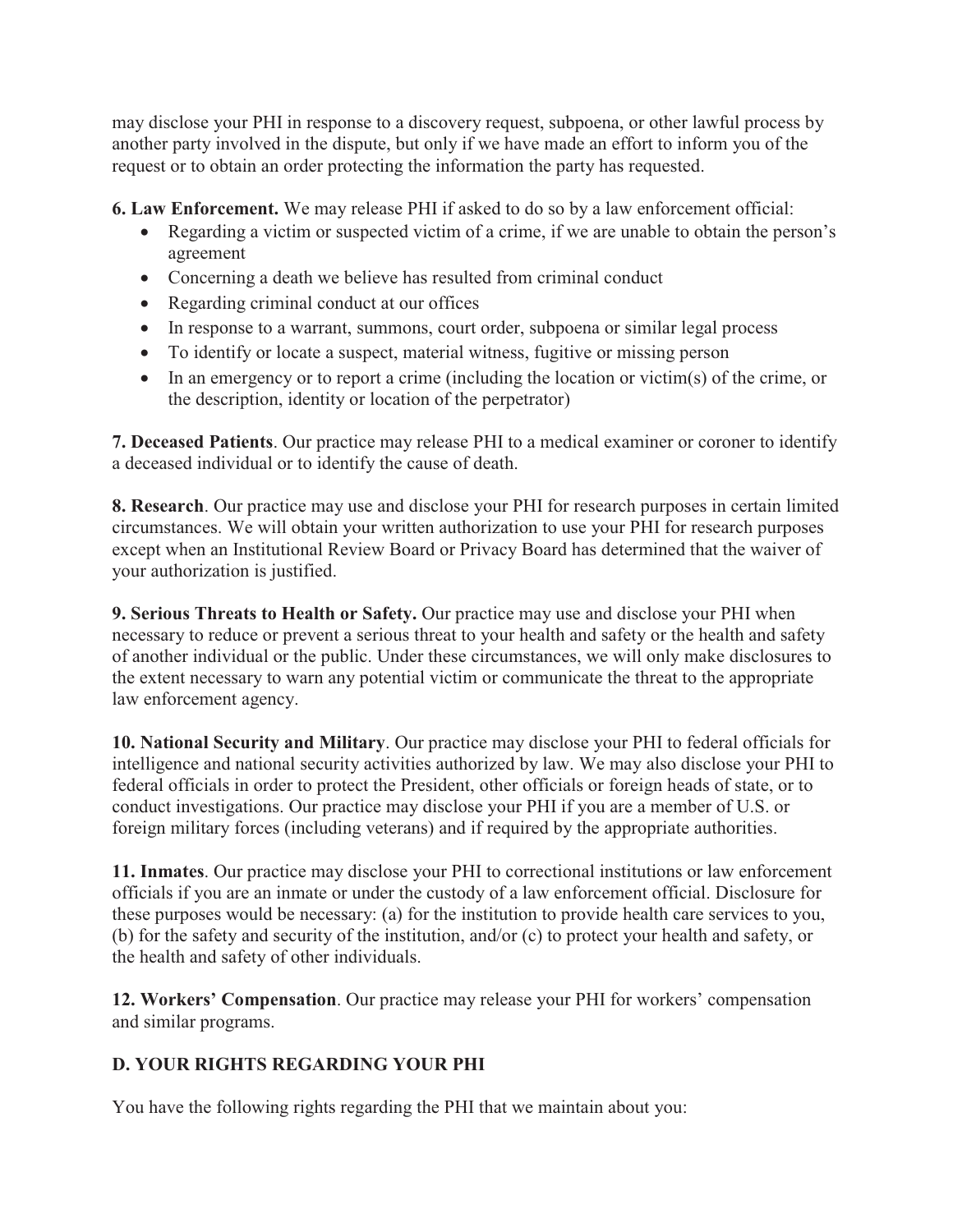**1. Confidential Communication**. You have the right to request that our practice communicate with you about your health and related issues in a particular manner or at a certain location. For instance, you may ask that we contact you at home, rather than work. In order to request a type of confidential communication, you must make a written request to t specifying the requested method of contact, or the location where you wish to be contacted. Our practice will accommodate reasonable requests. You do not need to give a reason for your request.

**2. Requesting Restrictions**. Your have the right to request a restriction in our use or disclosure of your PHI for treatment and health care operations. Additionally, you have the right to request that we restrict our disclosure of your PHI to only certain individuals involved in your care, such as family members and friends. We are not required to agree to your request; however, if we do agree, we are bound by our agreement except when otherwise required by law, in emergencies, or when the information is necessary to treat you. In order to request a restriction in our use or disclosure of your PHI, you must make your request in writing. Your request must describe in a clear and concise fashion: (a) the information you wish restricted; (b) whether you are requesting to limit our practice's use, disclosure or both; and (c) to whom you want the limits to apply.

**3. Inspection and Copies.** You have the right to inspect and obtain a copy of the PHI that may be used to make decisions about you, including patient medical records and billing records, but not including psychotherapy notes. You must submit your request in writing in order to inspect and/or obtain a copy of your PHI. Our practice may charge a fee for the costs of copying, mailing, labor and supplies associated with your request. Our practice may deny your request to inspect and/or copy in certain limited circumstances; however, you may request a review or our denial. Another licensed health care professional chosen by us will conduct reviews.

**4. Amendment.** You may ask us to amend your health information if you believe it is incorrect or incomplete, and you may request an amendment for as long as the information is kept by or for our practice. To request an amendment, you request must be made in writing. You must provide us with a reason that supports your request for amendment. Our practice will deny your request if you fail to submit your request (and the reason supporting your request) in writing. Also, we may deny your request if you ask us to amend information that is in our opinion: (a) accurate and complete; (b) not part of the PHI kept by or for the practice; (c) not part of the PHI which you would be permitted to inspect and copy; or (d) not created by our practice, unless the individual or entity that created the information is not available to amend the information.

**5. Accounting of Disclosures**. All of our patients have the right to request an "accounting of disclosures." An "accounting of disclosures" is a list of certain non-routine disclosures our practice has made of your PHI for non-treatment or non-operations purposes. Use of your PHI as part of the routine patient care in our practice is not required to be documented. In order to obtain an accounting of disclosures, you must submit your request in writing. All requests for an "accounting of disclosures" must state a time period, which may not be longer than six (6) years from the date of disclosure and may not include dates before April 14, 2003. The first list you request within a 12-month period is free of charge, but our practice may charge you for additional lists within the same 12-month period. Our practice will notify you of the costs